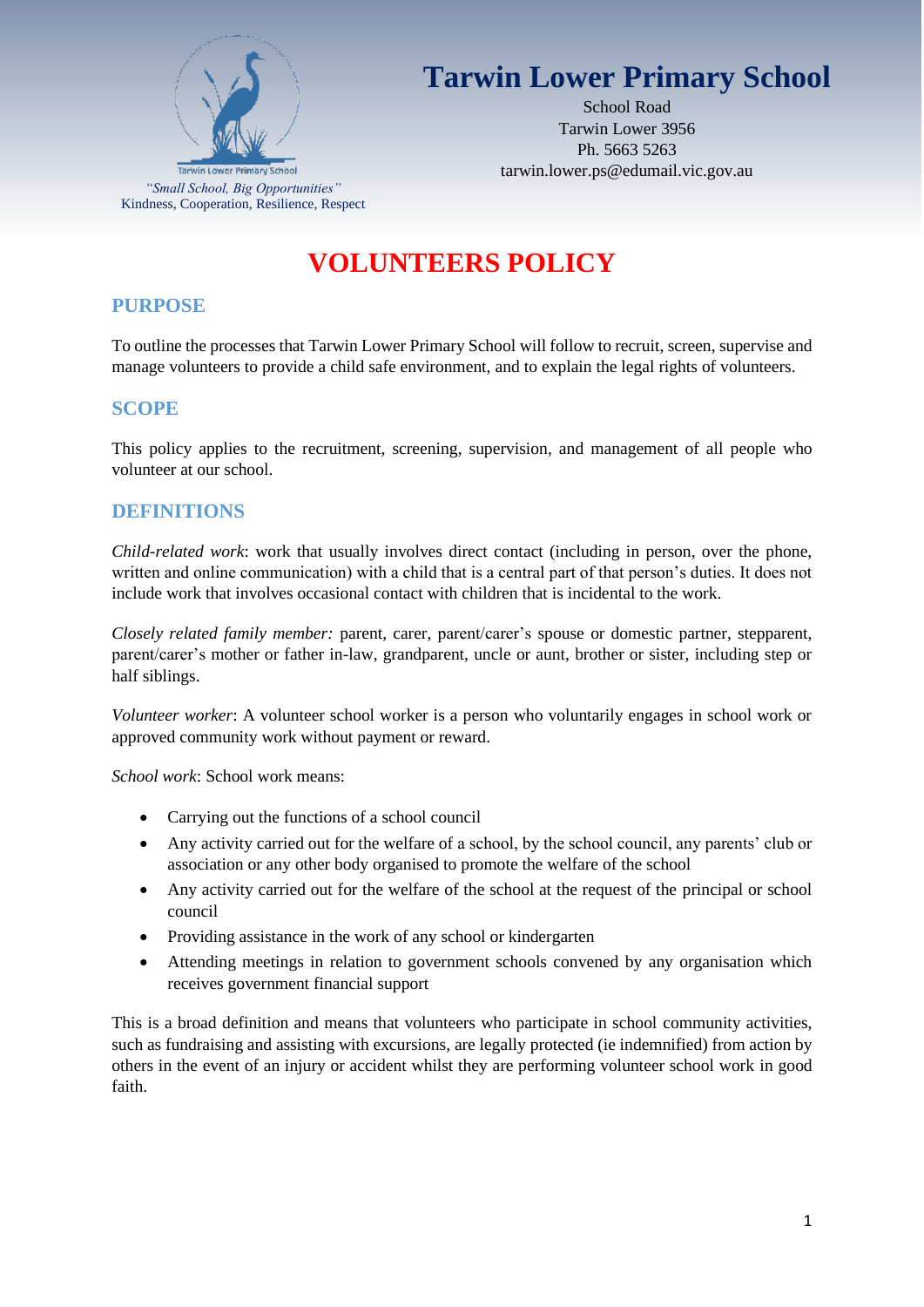## **POLICY**

Tarwin Lower Primary School is committed to implementing and following practices which protect the safety and wellbeing of children and our staff and volunteers. Tarwin Lower Primary School recognises the valuable contribution that volunteers provide to our school community and the work that we do.

The procedures set out below are designed to ensure that Tarwin Lower Primary School's volunteers are suitable to work with children and are well-placed to make a positive contribution to our school community.

#### **Becoming a volunteer**

Members of our school community who would like to volunteer are encouraged to speak to the principal or classroom teacher.

#### **COVID-19 vaccination information**

Under the directions issued by the Victorian Chief Health Officer, volunteers attending school to work are required to be vaccinated or provide evidence that they are medically excepted. Our school is required to collect, record and hold vaccination information from relevant visitors and volunteers to ensure they meet these requirements.

For further information on this process, refer our school's COVID-19 Mandatory Vaccination – Information Collection and Storage Procedures.

For Department policy on COVID-19 mandatory vaccinations for visitors, including advice on the type of information that schools are required to collect, record and hold, refer to:

• COVID-19 Vaccinations – [Visitors and Volunteers Working on School Sites](https://www2.education.vic.gov.au/pal/covid-19-vaccinations-visitors-volunteers/policy)

## **Suitability checks including Working with Children Clearances**

#### *Working with students*

Tarwin Lower Primary School values the many volunteers that assist in our classrooms/with sports events/camps/excursions/school concerts/other events and programs. To ensure that we are meeting our legal obligations under the *Worker Screening Act* and the Child Safe Standards, Tarwin Lower Primary School is required to undertake suitability checks which in most cases will involve asking for evidence of a Working With Children (WWC) Clearance and may also involve undertaking reference, proof of identity and work history involving children checks.

Where prospective volunteers are required under the law and this policy to have a WWC Clearance, the principal has the discretion to accept evidence of a WWC check application in order to commence volunteer work, provided the volunteer provides the school with evidence of the application outcome (clearance or exclusion) as soon as practicable after the applicant receives it.

Considering our legal obligations, and our commitment to ensuring that Tarwin Lower Primary School is a child safe environment, we will require volunteers to obtain a WWC Clearance and produce their valid card to the office for verification in the following circumstances: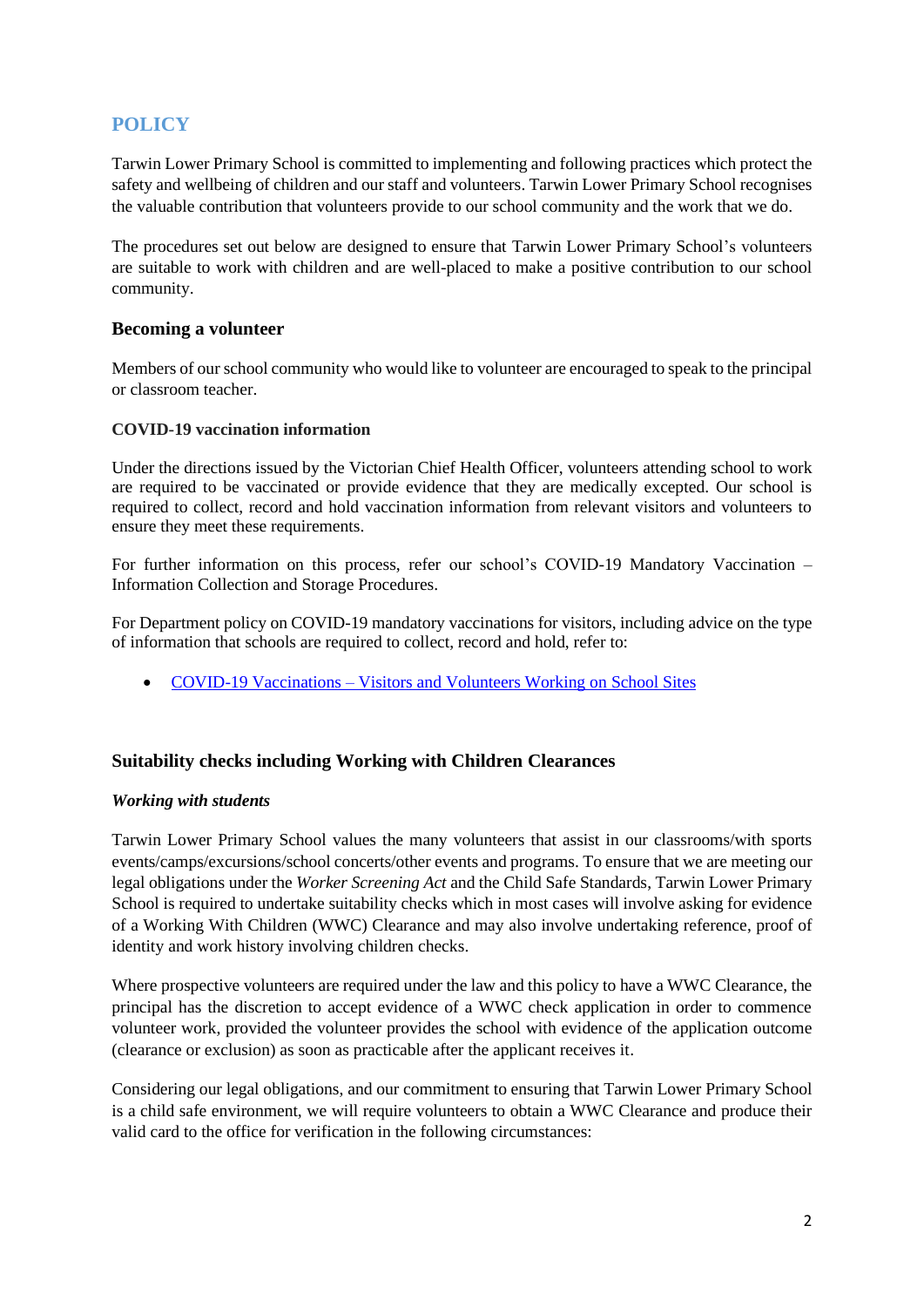- **Volunteers who are not parent/family members** of any student at the school if they are engaged in child-related work regardless of whether they are being supervised.
- **Parent/family volunteers** who are assisting with any classroom or school activities involving direct contact with children in circumstances where the volunteer's child is **not** participating, or does not ordinarily participate in, the activity.
- **Parent/family volunteers** who assist with excursions (including swimming), camps and similar events, regardless of whether their own child is participating or not.
- **Parent/family volunteers** who regularly assist in school activities, regardless of whether their own child is participating or not

In addition, depending on the nature of the volunteer work, our school may ask the volunteer to provide other suitability checks at its discretion (for example, references, work history involving children and/or qualifications). Proof of identity may also be required in some circumstances.

#### *Non child-related work*

On some occasions, parents and other members of the school community may volunteer to do work that is not child-related. For example, volunteering on the weekend for gardening, maintenance, working bees, parents and friends club coordination, school council, participating in sub-committees of school council, fete coordination, other fundraising groups that meet in the evenings during which children will not be, or would not reasonably be expected to be, present.

Volunteers for this type of work are not required to have WWC Clearances or other suitability checks as they are not engaged in child-related work and children are not generally present during these activities. However, Tarwin Lower Primary School reserves the right to undertake suitability checks, including requiring proof of identity and WWC Clearance, at its discretion if considered necessary for any particular activities or circumstances.

#### **Management and supervision**

Volunteer workers will be expected to comply with any reasonable direction of the principal (or their nominee). This will include the requirement to follow our school's policies, including, but not limited to our Child Safety Policy, our Child Safety Code of Conduct and Statement of Values and School Philosophy. Volunteer workers will also be expected to act consistently with Department of Education and Training policies, to the extent that they apply to volunteer workers, including the Department's policies relating to Equal Opportunity and Anti-Discrimination, Sexual Harassment and Workplace Bullying.

The principal has the discretion to make a decision about the ongoing suitability of a volunteer worker and may determine at any time whether or not a person is suitable to volunteer at Tarwin Lower Primary School.

Tarwin Lower Primary School will provide any appropriate induction and/or training for all volunteer workers. The principal (or their nominee) will determine what induction and/or training is necessary depending on what type of work the volunteer will be engaged in and will ensure a record is kept of the induction undertaken.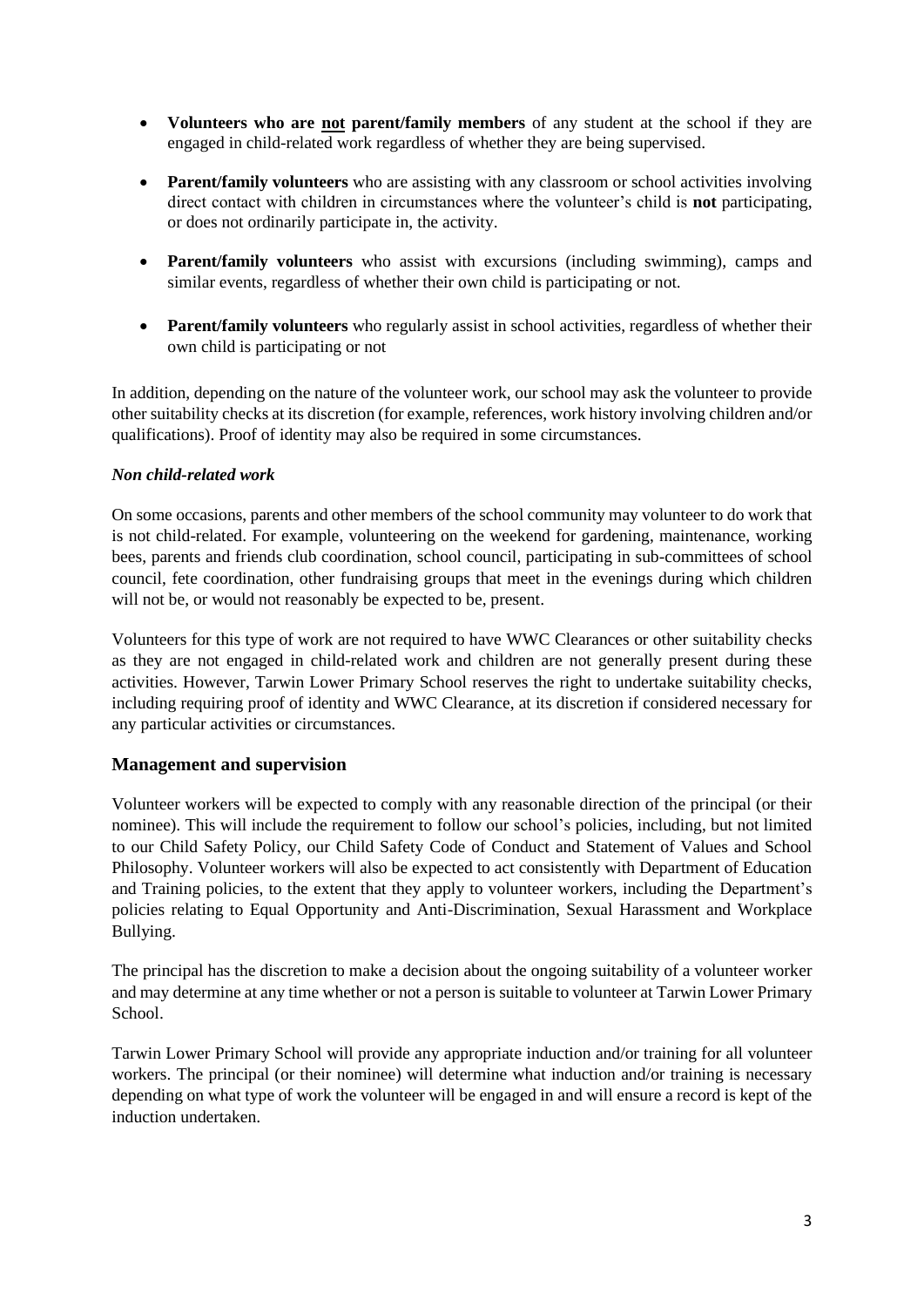All volunteers will be provided induction in relation to Tarwin Lower Primary School's child safety practices, including reporting obligations and procedures. Our school has a Child Safety Responding and Reporting Obligations Policy and Procedures which all staff and volunteers should be aware of.

The principal (or their nominee) will determine what supervision, if any, of volunteers is required for the type of work being performed.

#### **Compensation**

#### *Personal injury*

Volunteer workers are covered by the Department of Education and Training's Workers' Compensation Policy if they suffer personal injury in the course of engaging in school work.

#### *Property damage*

If a volunteer worker suffers damage to their property in the course of carrying out school work, the Minister (or delegate) may authorise such compensation as they consider reasonable in the circumstances. Claims of this nature should be directed to the principal who will direct them to the Department's Legal Division.

#### *Public liability insurance*

The Department of Education and Training's public liability insurance policy applies when a volunteer worker engaged in school work is legally liable for:

- a claim for bodily injury to a third party
- damage to or the destruction of a third party's property.

## **COMMUNICATION**

This policy will be communicated to our school community in the following ways;

- Available publicly on our school's website
- Included in induction processes for relevant staff

## **RELATED POLICIES AND RESOURCES**

Tarwin Lower Primary School policies:

- Statement of Values
- Visitors Policy
- Child Safe Policy
- Child Safety Code of Conduct

Department policies:

- [Equal Opportunity and Anti-Discrimination](https://www2.education.vic.gov.au/pal/equal-opportunity/policy-and-guidelines)
- [Child Safe Standards](https://www2.education.vic.gov.au/pal/child-safe-standards/policy)
- [Sexual Harassment](https://www2.education.vic.gov.au/pal/sexual-harassment/policy-and-guidelines)
- [Volunteers in Schools](https://www2.education.vic.gov.au/pal/volunteers/policy)
- [Volunteer OHS Management](https://www2.education.vic.gov.au/pal/volunteer-ohs-management/policy)
- [Working with Children and Other Suitability Checks for School Volunteers and Visitors](https://www2.education.vic.gov.au/pal/suitability-checks/policy)